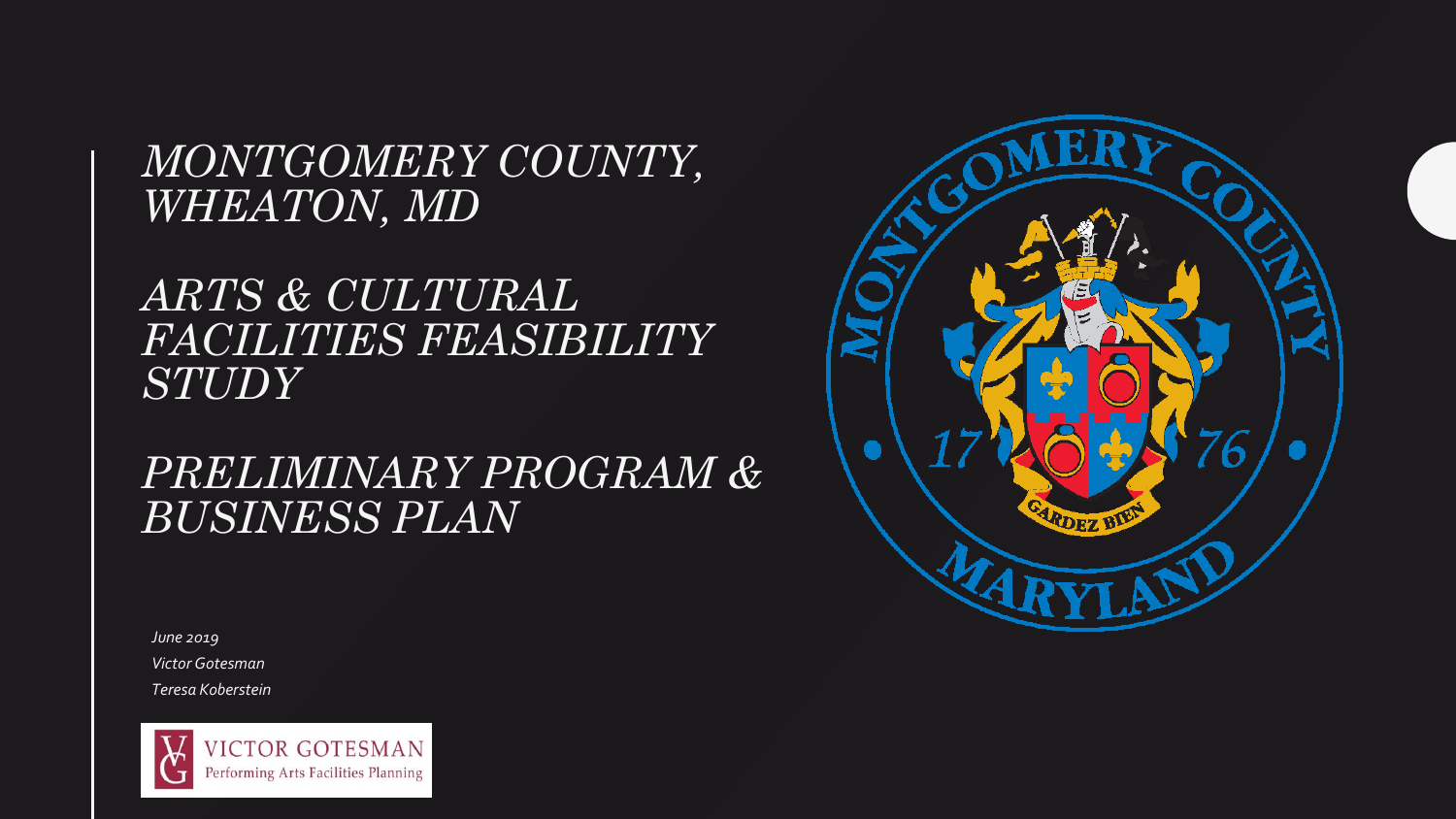## *Agenda*

- **Study Questions Answered**
- **Preliminary Program Plan**
	- ⁻ Structural Concept
	- Space Types
	- ⁻ Opportunities & Challenges
	- **Activation Goals**
	- Long & Short Term Goals
	- Usage Models
	- ⁻ Program Evaluation
- **Facility Business Plan & Operational Analysis**
	- ⁻ Financial Pro-Forma
	- **Expenses**
	- **Staffing**
	- **Revenues**
	- ⁻ Rental Rates & Totals
- **Conclusions**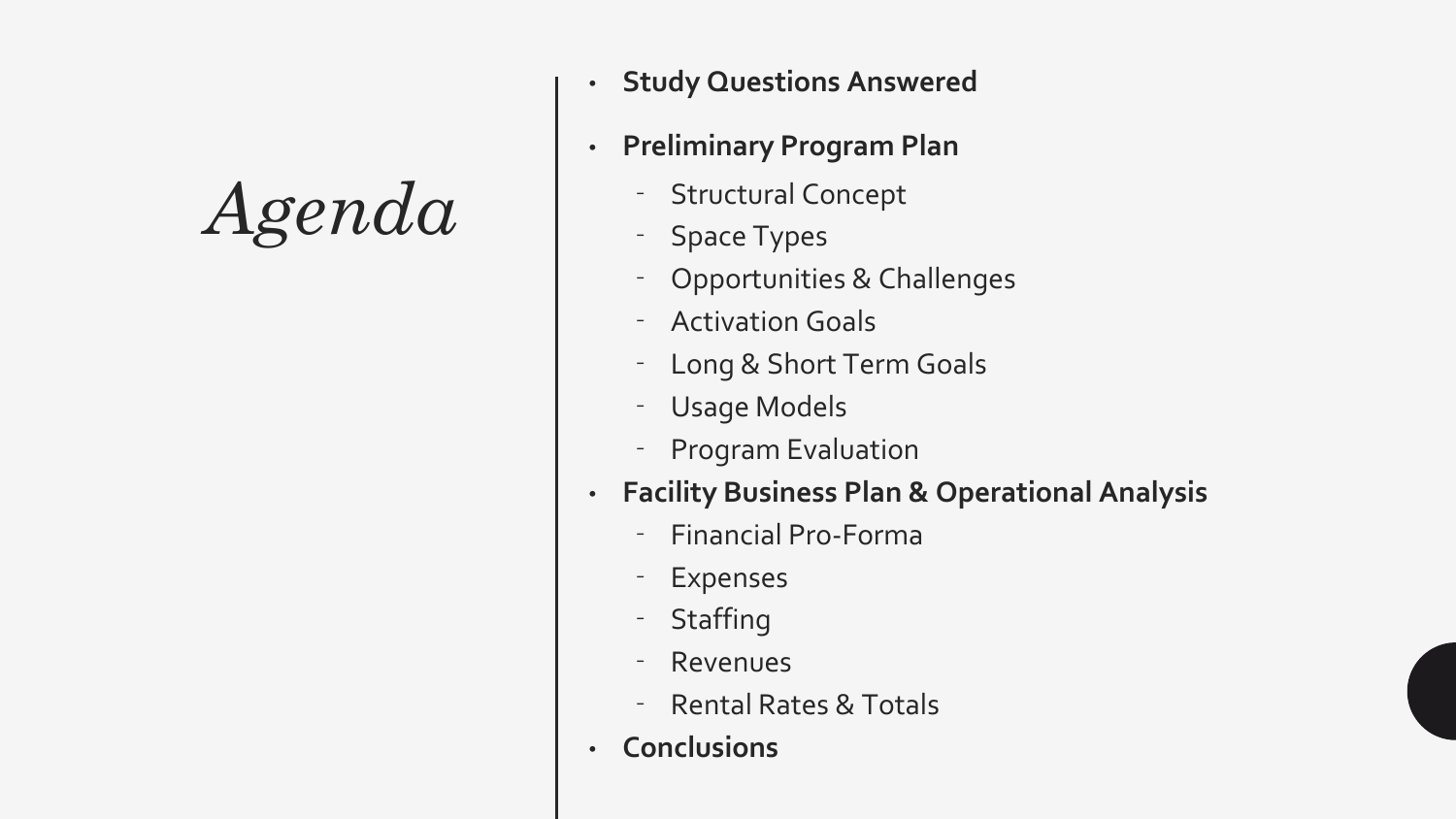## *Study Questions Answered*

- What are the component parts of a new cultural facility in Wheaton?
- What is the organizational operating plan for the new arts facility?
- What are the financial operating estimates for the anticipated facility?
- Who (what entity) will operate the new cultural facility in Wheaton?
- What programs, services and opportunities exist for a cultural facility in Wheaton?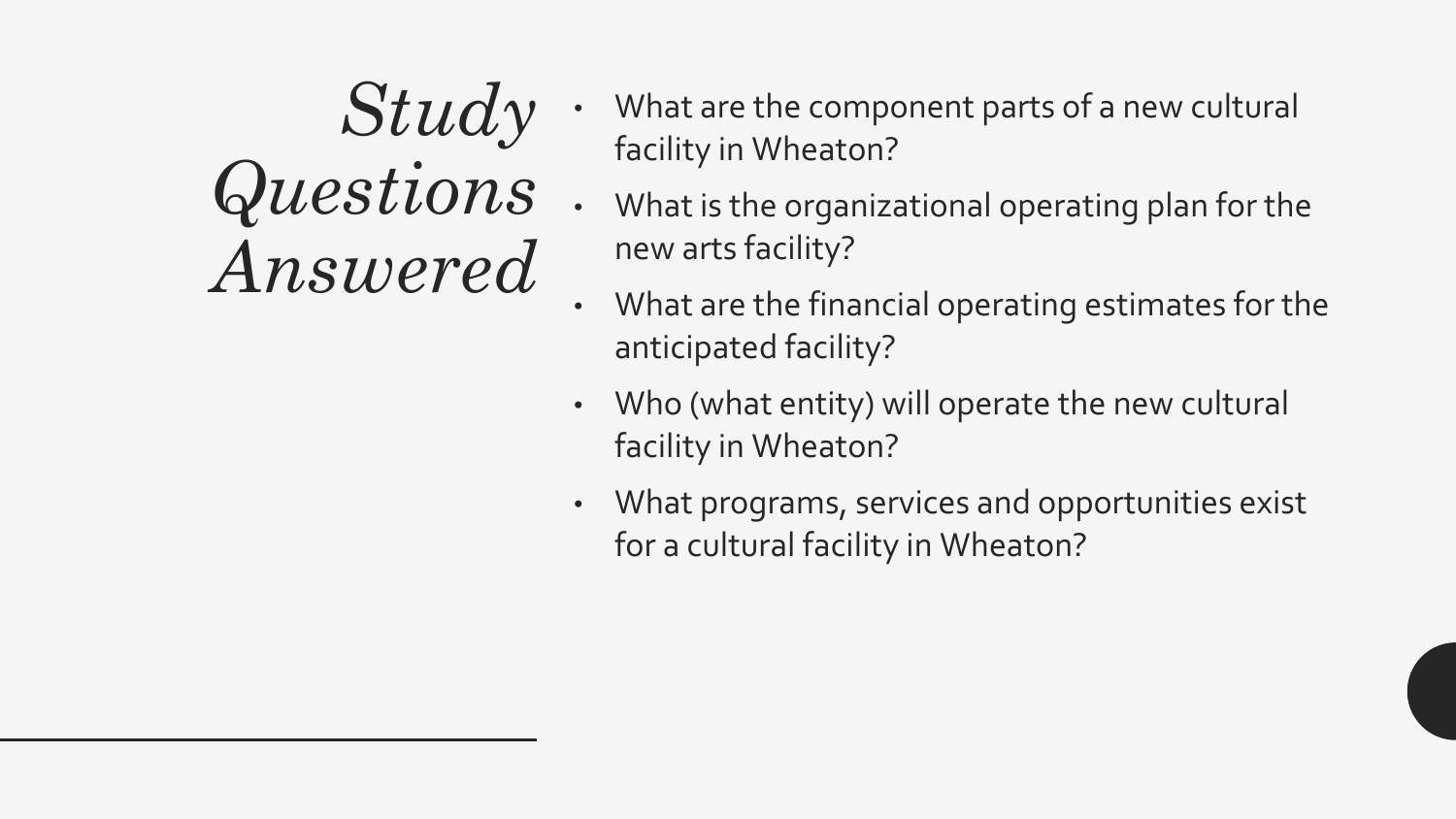

*PRELIMINARY PROGRAM PLAN*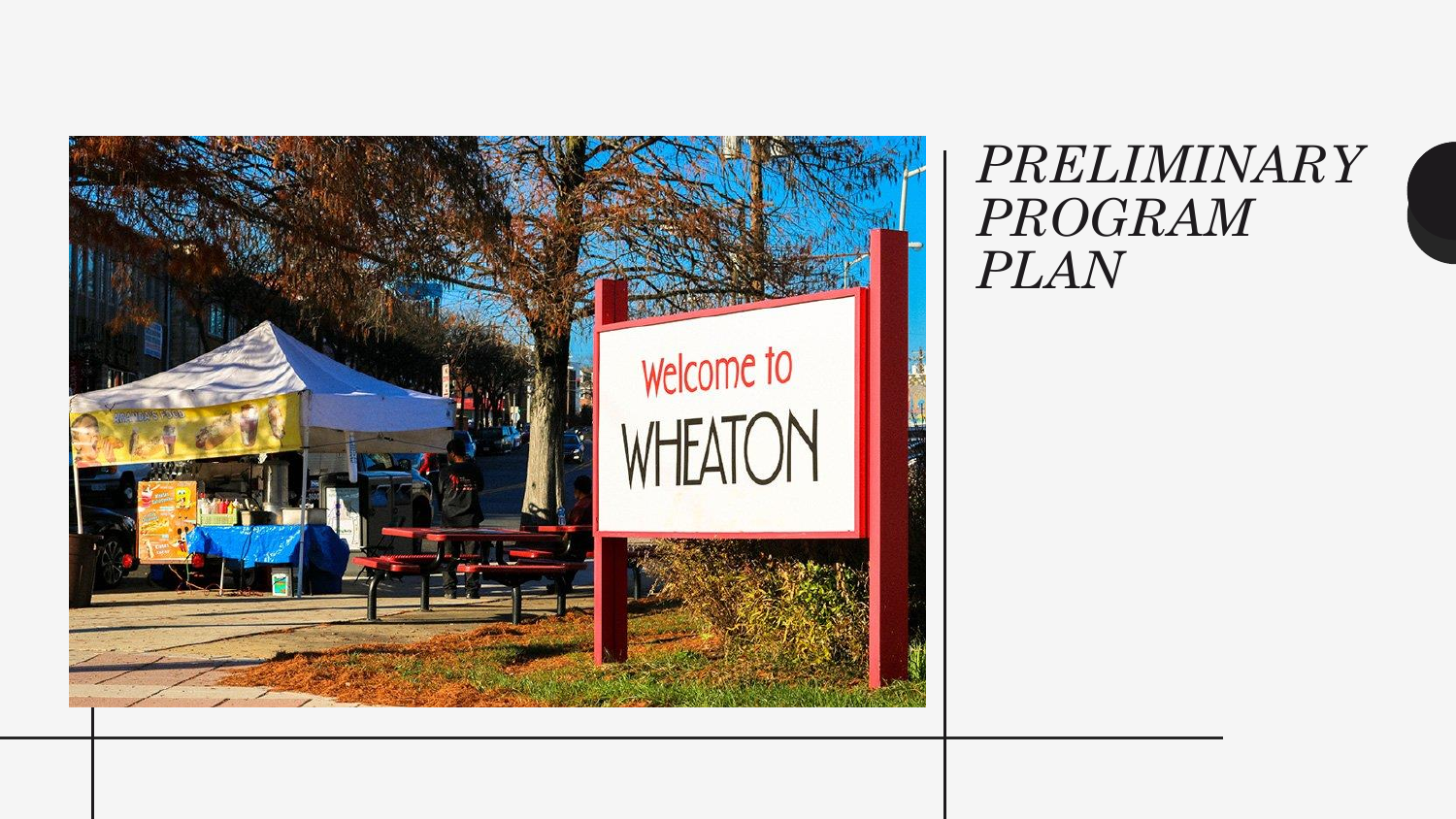# *Structural Concept*

- Montgomery County owns and maintains the base building
- Department of Recreation is operating contract manager
- Facility Operator operates the building and provides program content
- Goal is to increase the capacity of artists and arts organizations
- Operator provides:
	- Arts Incubator Program (professional development)
	- Central services
	- Administrative support
	- Robust facility rental program
	- Event programming
	- Operations and financial results
- Operator must also excel at customer and stakeholder engagement, box office & ticketing, marketing & branding, entrepreneurship, philanthropy, and program evaluation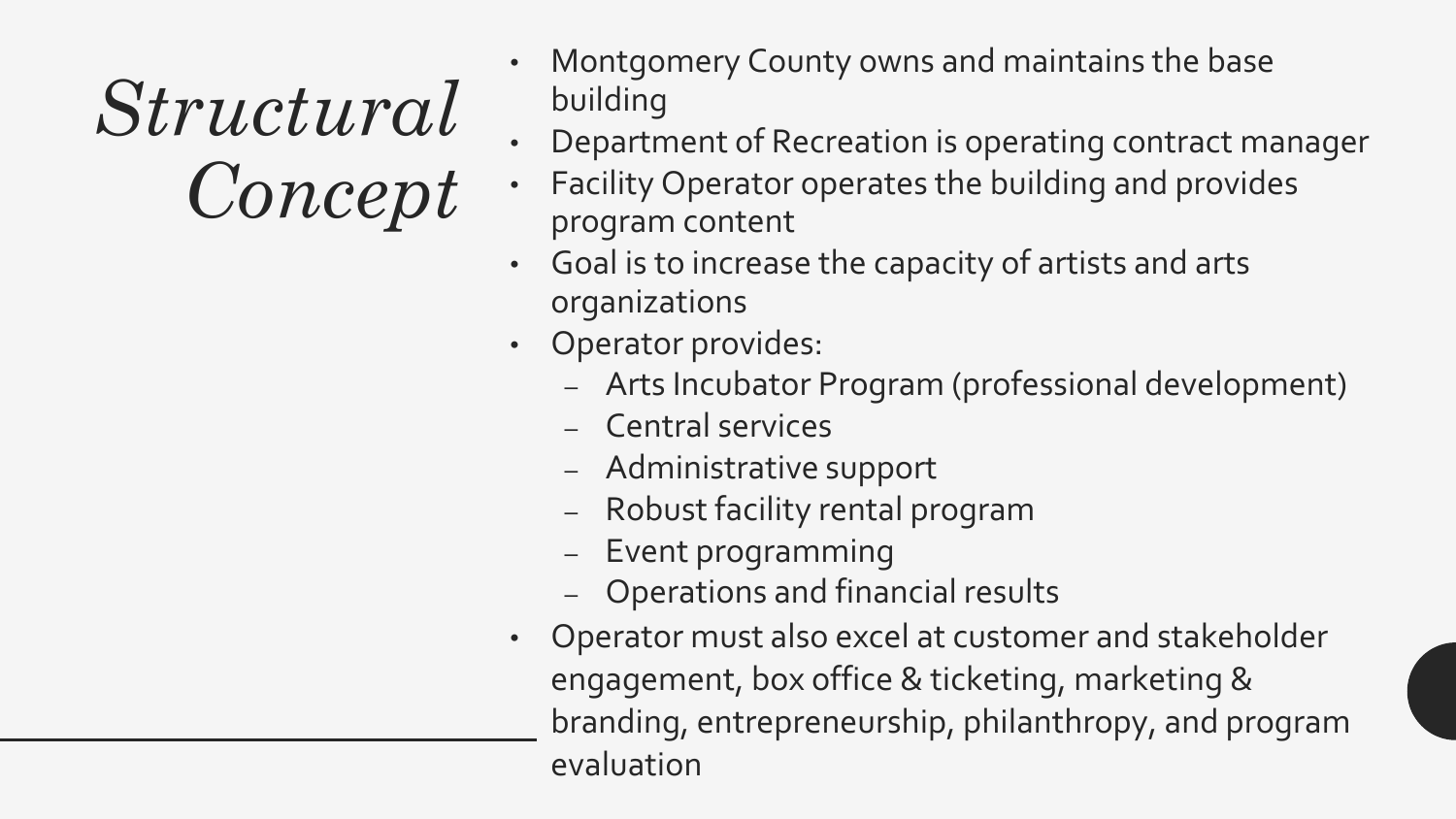*Space Types*

| <b>Space Type</b>                    | <b>Seats</b> | Format                                   |
|--------------------------------------|--------------|------------------------------------------|
| Performance Space                    | 150-300      | Flexible, convertible theater            |
| <b>Studio Space</b>                  | 100          | Teaching/Rehearsal/Performance           |
| Classroom Space 1                    | 25           | Teaching/Rehearsal                       |
| <b>Classroom Space 2</b>             | 25           | Teaching/Rehearsal                       |
| <b>Gallery Spaces</b>                | 75           | Art Gallery (in lobby or separate space) |
| Administrative Space (Resident Orgs) | $6 - 10$     | Workstations                             |
| Administrative Space (Operator)      | $6 - 10$     | Workstations                             |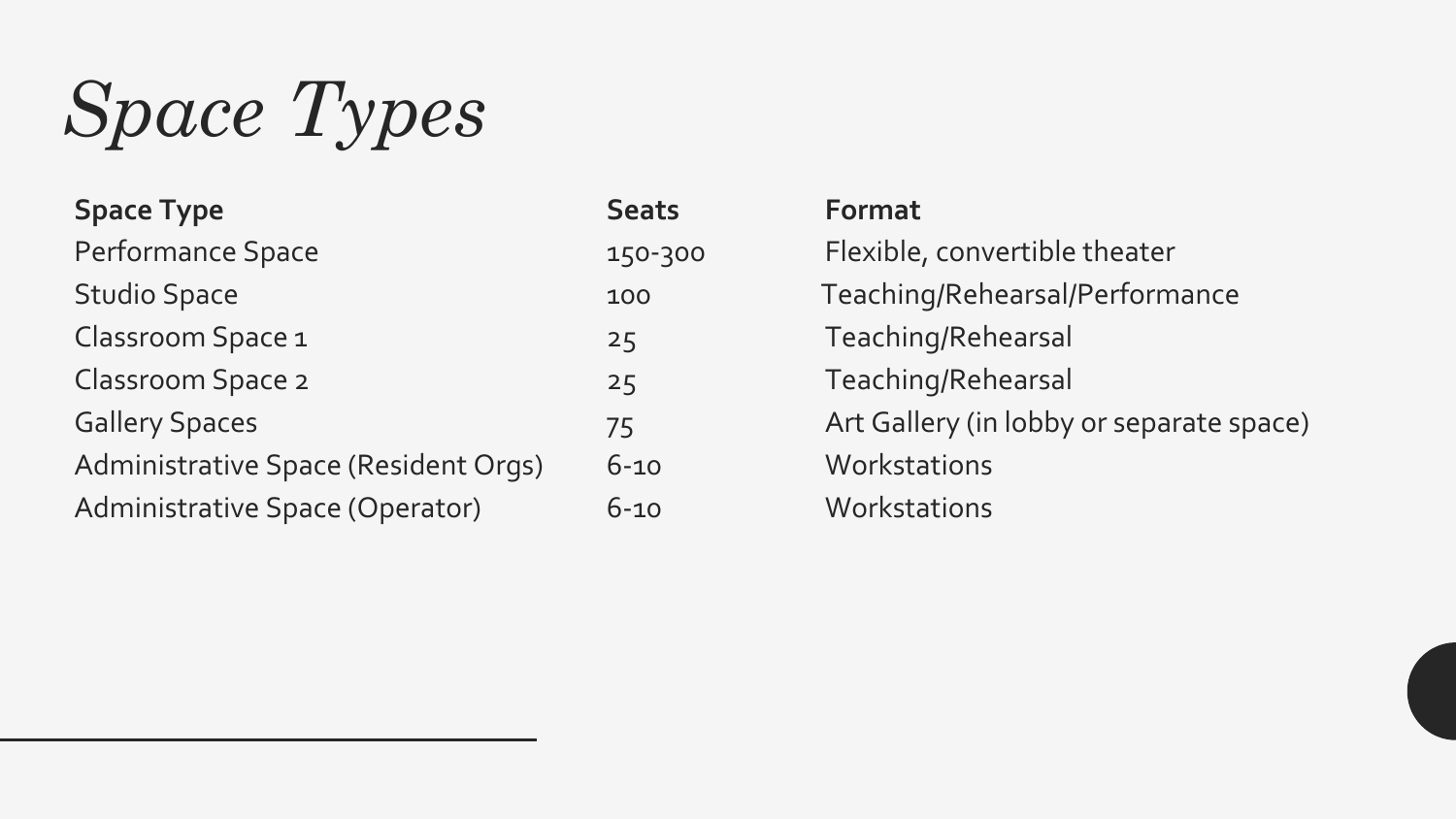# *Space Types (cont.)*

**Performance Space**: Flexible for all kinds of performances including theater productions, dance performances, concerts, recitals, amplified music, lectures, film screenings, and special events or other functional space for private parties.

**Studio Space**: Rehearsal room or a performance space for smaller productions such as staged readings, guest speakers, meetings, or teaching space for dance or theatre.

**Classroom Spaces**: Teaching space for artists or resident organizations and should have capability to support visual art-making, as well as have technology for conferences and meetings using media.

**Gallery Spaces**: A space for visual artists to exhibit their work and could be configured in different forms, such as a separated room or dedicated walls and surfaces around the lobby and other areas of the facility.

**Administrative Space (Resident Orgs and Operator)**: 6-10 workstations for resident organizations and 6-10 workstations for the operator's administrative staff, which can be configured to combine all organizations into one office space with varying kinds of dividers or creating separate rooms for the resident organizations.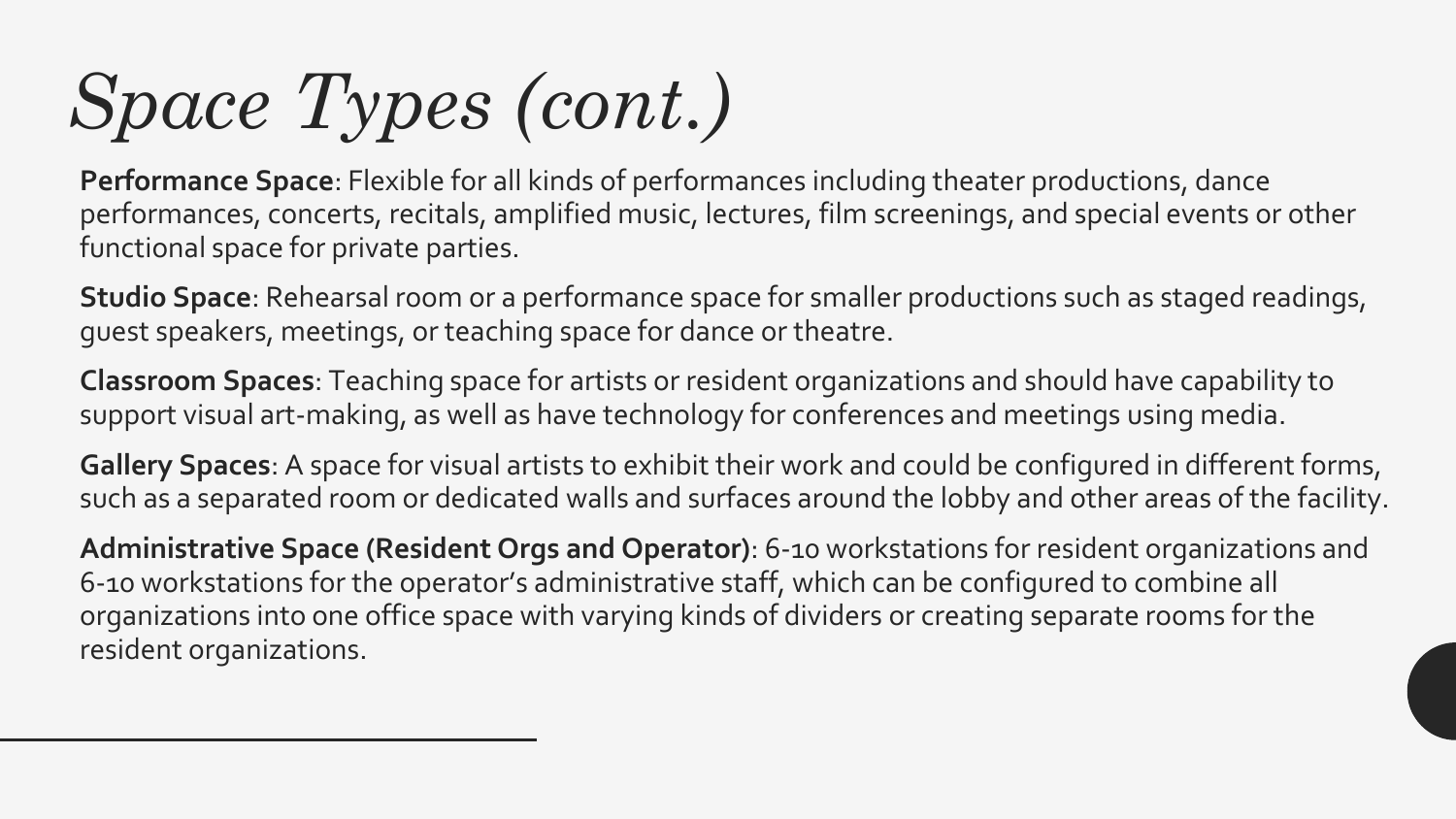### *Opportunities*

- Increased arts and cultural activities in Wheaton
- Professional development opportunities for local artists and arts organizations
- New opportunities for Wheaton's diverse ethnic community to share their cultural offerings with the public
- New spaces for children and families to participate in the arts
- New spaces for youth to participate in the arts after school
- Support for the growing visual arts community
- Ability to provide affordable performance and rehearsal space in Wheaton to arts groups from the region
- Ability to provide professional support and guidance by experienced arts administrators

### *Challenges*

- Identifying a qualified facility operator with programming experience to activate the goals of the arts incubator
- Establishing a philanthropic program for the facility to cover the operating expenses and to fulfill the annual budget requirement
- Maintaining an active calendar of events
- Creating an equitable and inclusive use-policy that will allow access for a diversity of users
- Establishing and implementing methods for measuring the impact of the facility on Wheaton artists and the community overall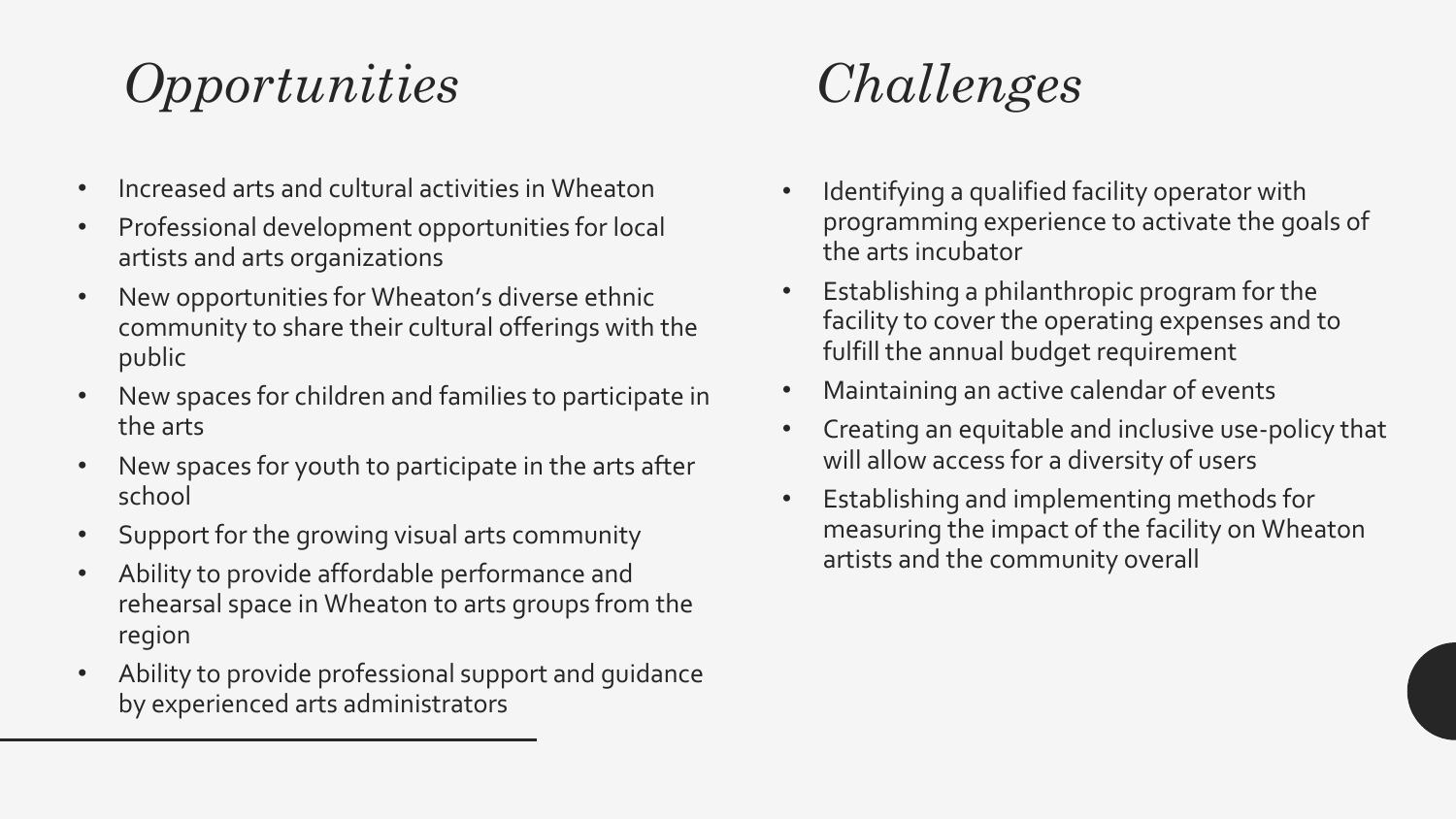## *Activation Goals*

"To cultivate the diversity of the arts in Wheaton by enhancing the cultural and educational opportunities for community participation in the arts."

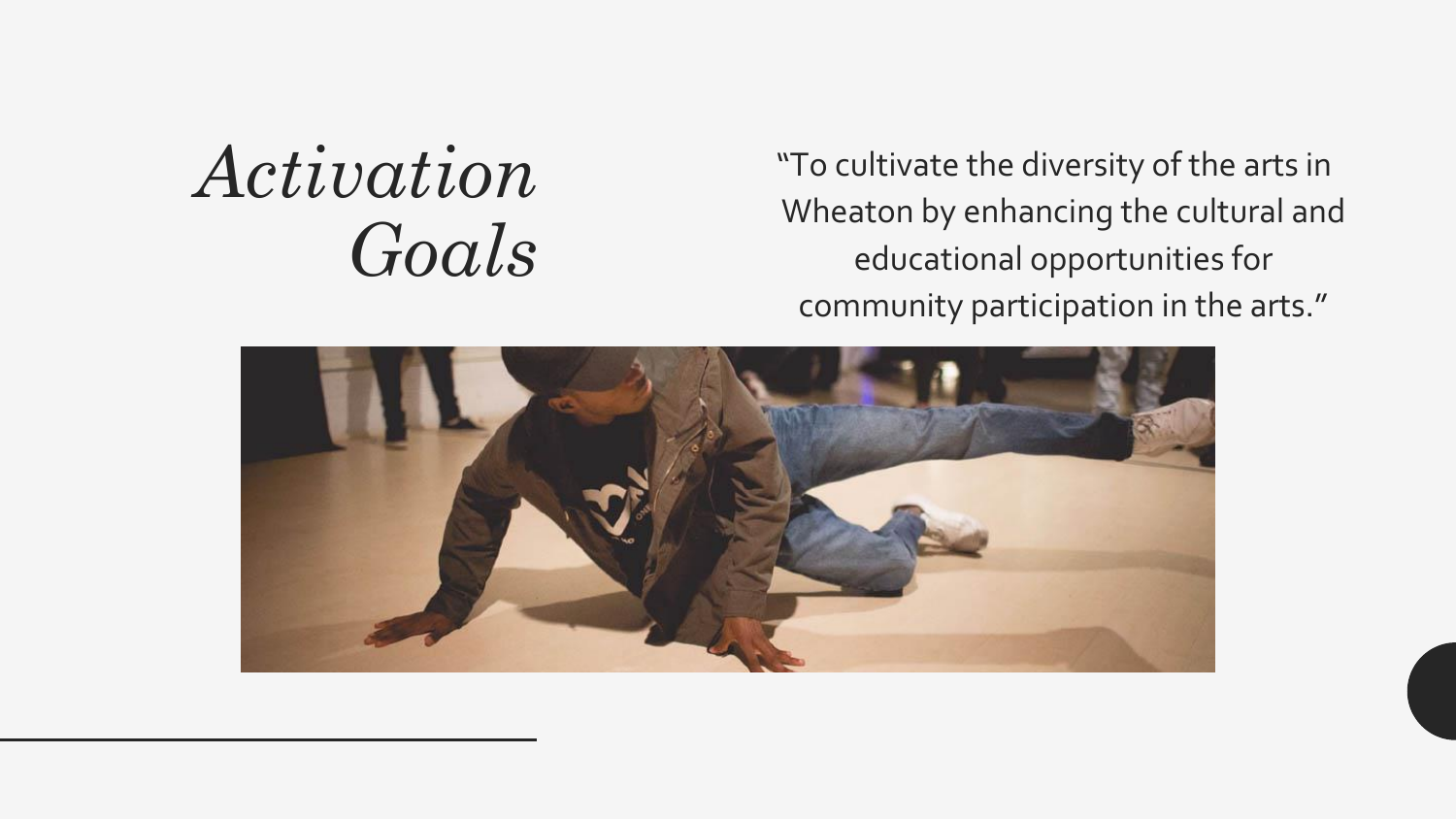### *Short Term Goals*

- Begin process to identify facility operator
- Solidify implementation plan with facility operator
- Create an equitable and inclusive process for outside users to access and rent space
- Begin the marketing process by announcing the availability of spaces for rent, targeting nonprofits, community groups, private individuals, and other entities in need of cultural space
- Build a network of teaching artists
- Utilize network of arts educators to help create after school programming for young people
- Brand and market the new facility to the Wheaton community and beyond
- Maintain a direct connection with the creative community, keeping them involved and engaged in the process.

### *Long Term Goals*

- Create an arts incubator program for emerging artists and arts organizations
- Build and maintain healthy relationships with neighboring arts organizations to ensure effective programming choices while not overlapping
- Communicate directly with the public using various marketing platforms
- Identify potential partners such as Arts & Humanities Council of Montgomery County, Volunteer Lawyers for the Arts, Business Volunteers for the Arts, Americans for the Arts, etc. to provide professional resources to artists and organizations
- Identify possible opportunities for the County to host events or present performances from guest artists in the new facility
- Consider retail opportunities such as a gift shop and gallery where a portion of the artwork sales could serve as sources for additional revenue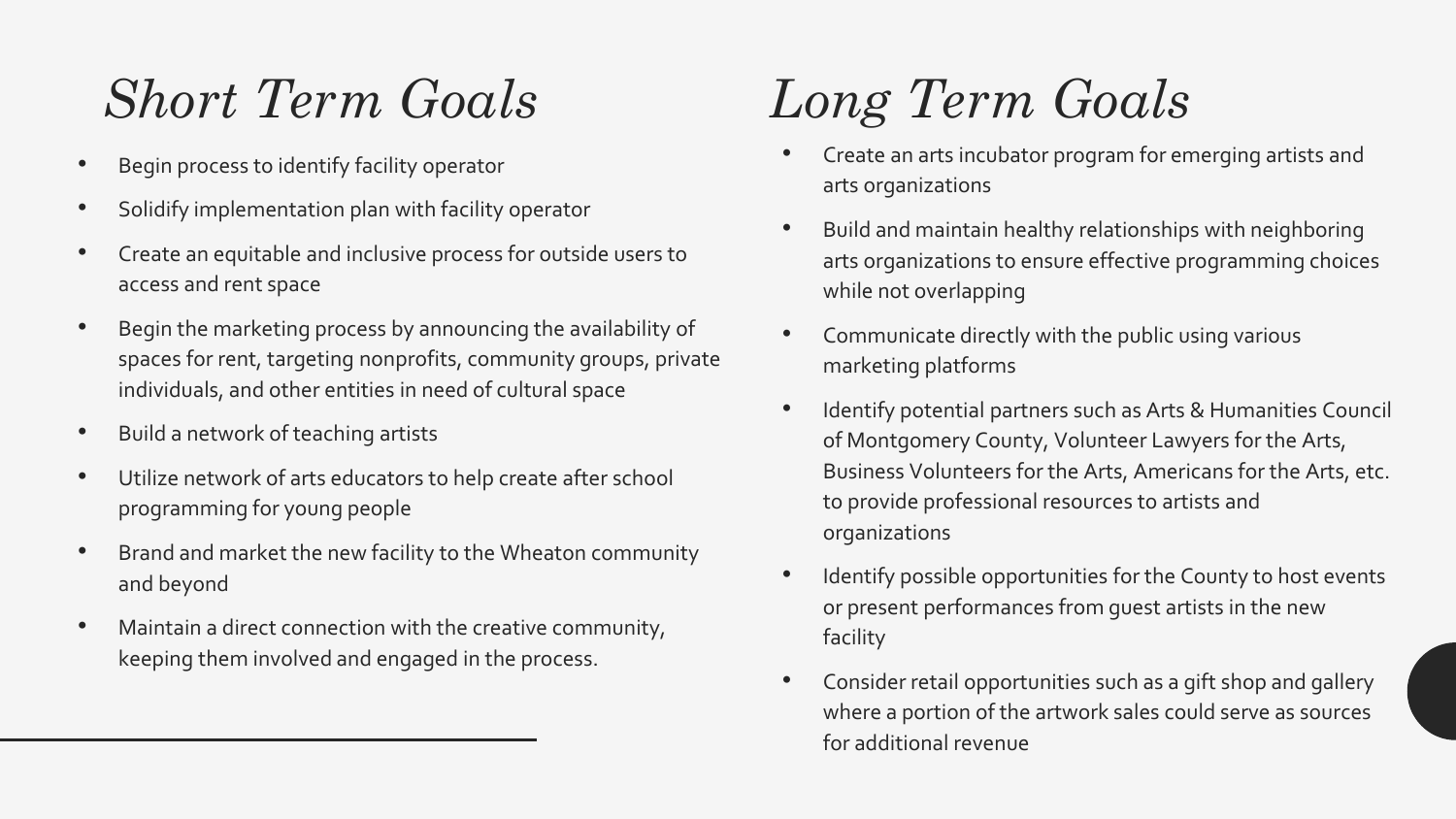## *Usage Models*

- **Internal Programming (The Arts Incubator):**
	- ‐ Professional development workshops
	- ‐ Artist networking opportunities and events
	- ‐ Possible presenting program of guest artists

#### • **Rentals from Resident Organizations:**

- Identify the facility as their performance and administrative home
- Selection should be an inclusive and equitable process
- Rehearsal and performance needs would be prioritized before others

#### • **Rentals from Other Users:**

- Rentals include artistic productions, meetings, classes, rehearsals, special events, and private parties
- ‐ A plurality of users will bring the space to life and drive revenues to support the building operation
- **Strategic Partnerships:** 
	- Advocates, sponsors, and resources for improved programs
	- ‐ Chuck Levin's Washington Music Center, Montgomery College, Wheaton Neighborhood Recreation Center, Albert Einstein HS,
	- ‐ Glen Echo Park.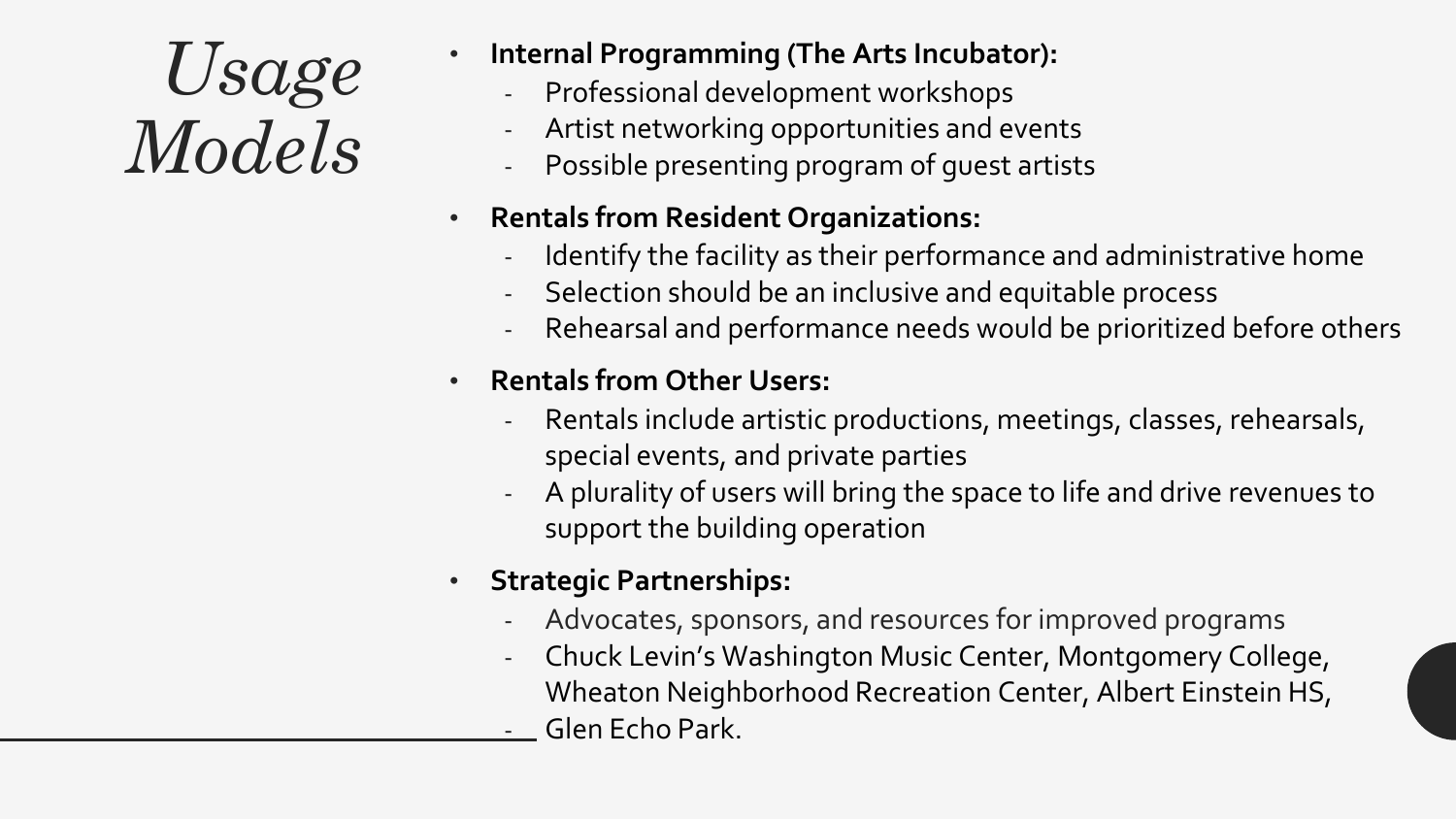

- Usage days by space type (performance space, classroom spaces 1 and 2, studio space and gallery space) for various kinds of uses
- Uses include performances, rehearsals, internal programming events and workshops, and special events or other private parties
- The projected events per year are hypothetical
- Assume a usage rate of 75-89%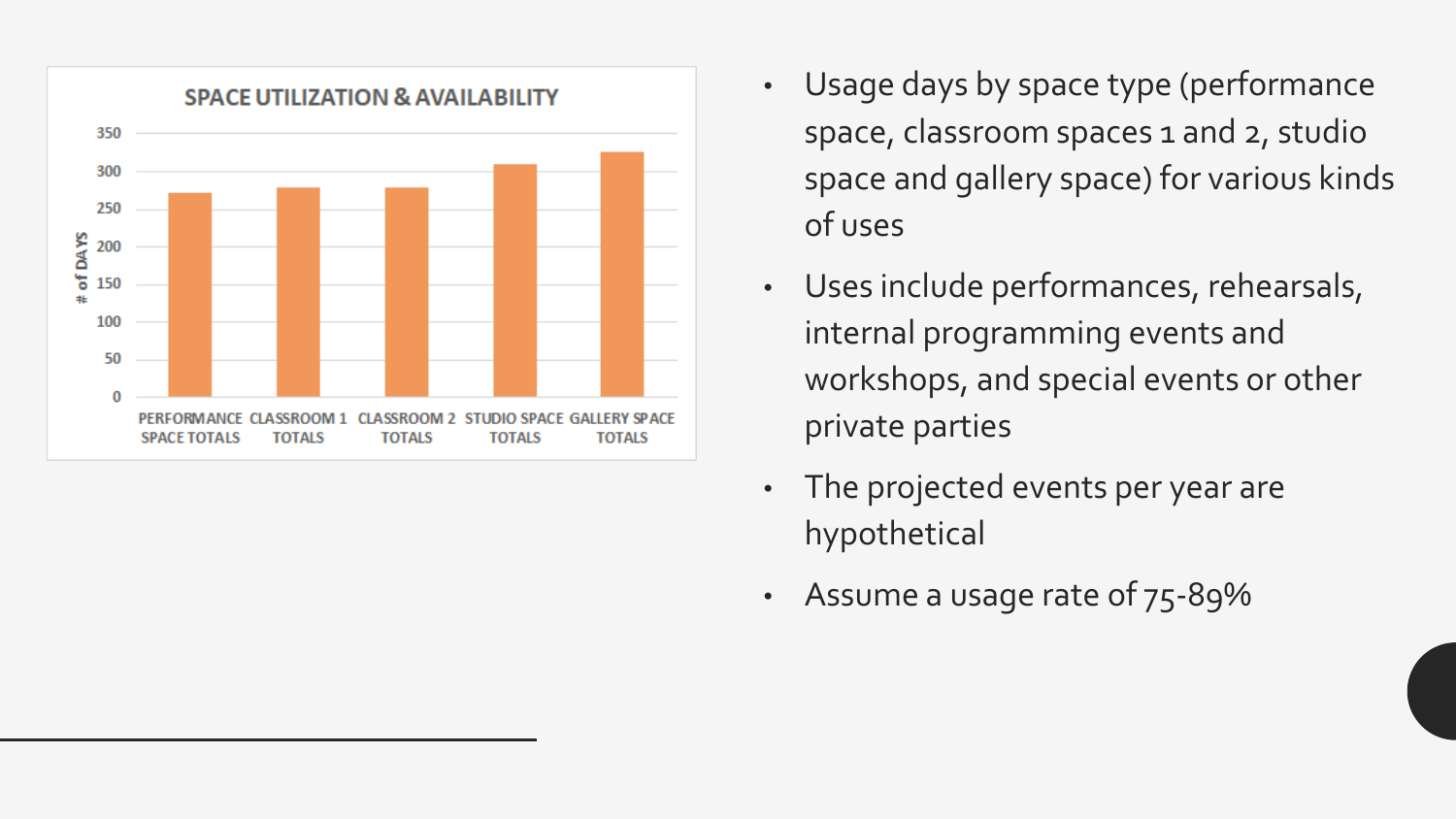## *Program Evaluation*

- Categories of evaluation:\*
	- − Space availability and infrastructure
	- − Artists' careers and professional development
	- − Artists' relationships to the broader community
- Begin collecting data at the beginning of each program
- Disseminate surveys to participants to collect demographic data as well as feedback regarding programs
- Evolve programming over time based on impact and needs

\*As published in Leveraging Investment in Creativity's (LINC) report *Arts Space Development: Making the Case,* Urban Institute, 2007*.*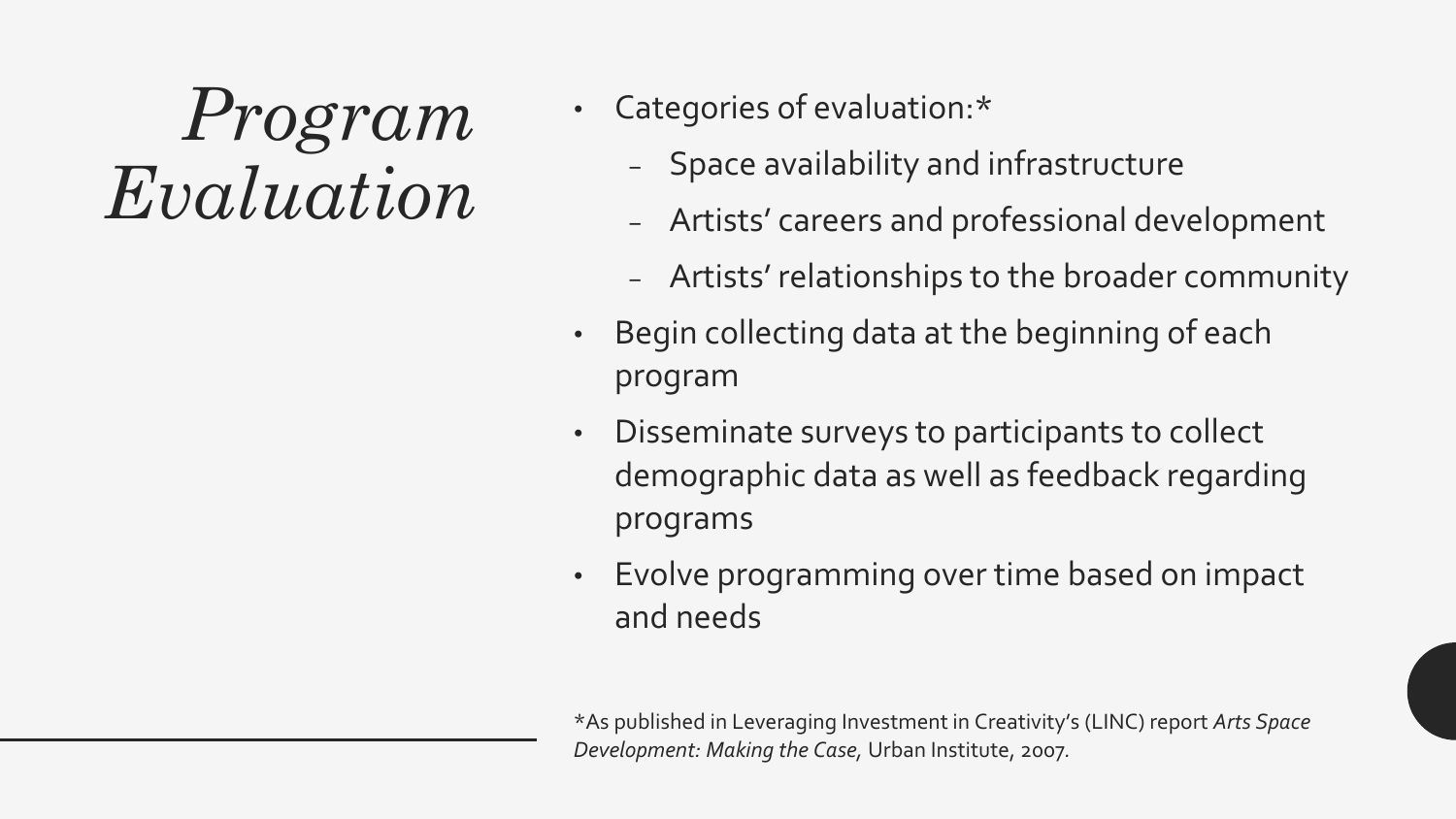

*FACILITY BUSINESS PLAN & OPERATIONAL ANALYSIS*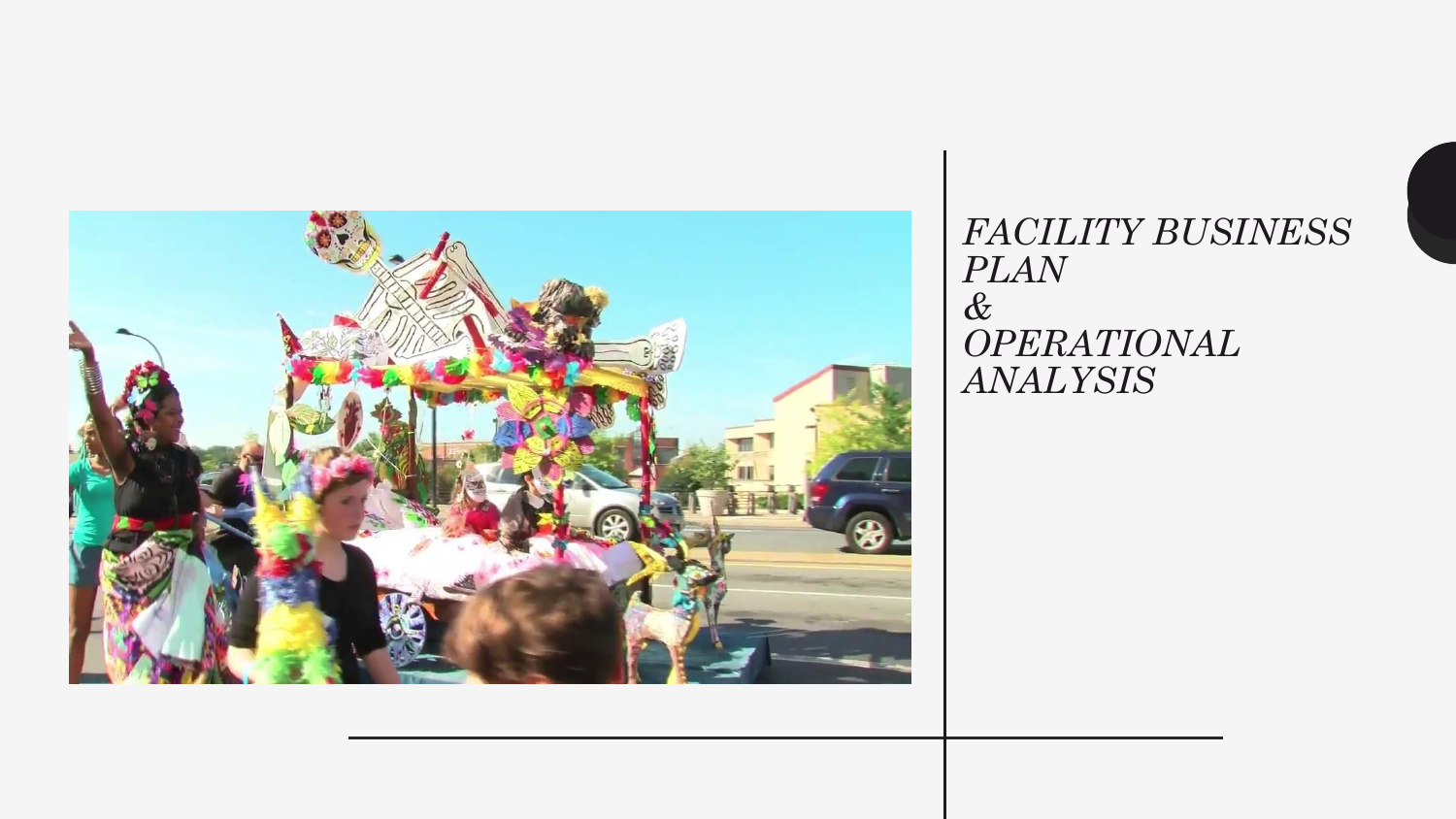*Financial Pro-forma*

The financial pro forma is constructed using the following considerations:

- The development of arts education programming, gallery exhibit curation, and a possible guest artists' series program
- The development of a Wheaton professional development program for artists and arts organizations (the Arts Incubator)
- Offering creative space and office space to Wheaton artists, arts organizations, and select resident organizations at special rates
- Offering Wheaton Arts Incubator spaces for rent to outside community users, including performing arts groups, visual artists, private and public users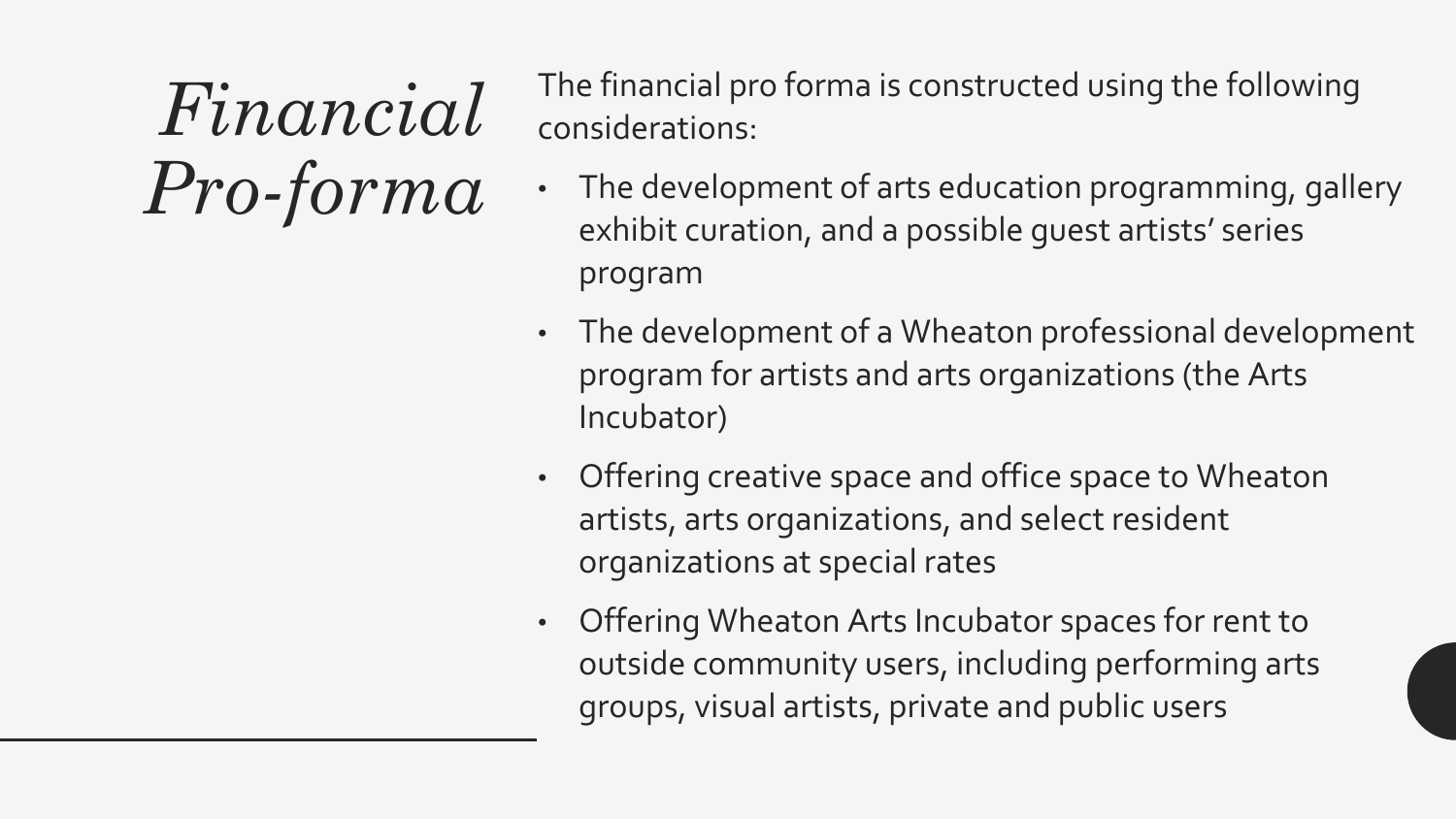

- **Programming costs** anticipated at **\$166,500** for the first year and growth of 3% each year in years two and three
- Includes costs for events and presentations, as well as for scholarships to art classes, concessions, and merchandise
- **Fixed operating costs** anticipated at approximately **\$858,266** for the first year and growth of 3% each year in years two and three
- **Total costs** (programming and fixed operating) are approximately **\$1 million**
- Fixed expenses include building operating costs, office supplies and expenses, equipment, insurance, professional fees, and other related expenses
- Also included are payroll and employee benefits and insurance (staffing model is described on the next slide)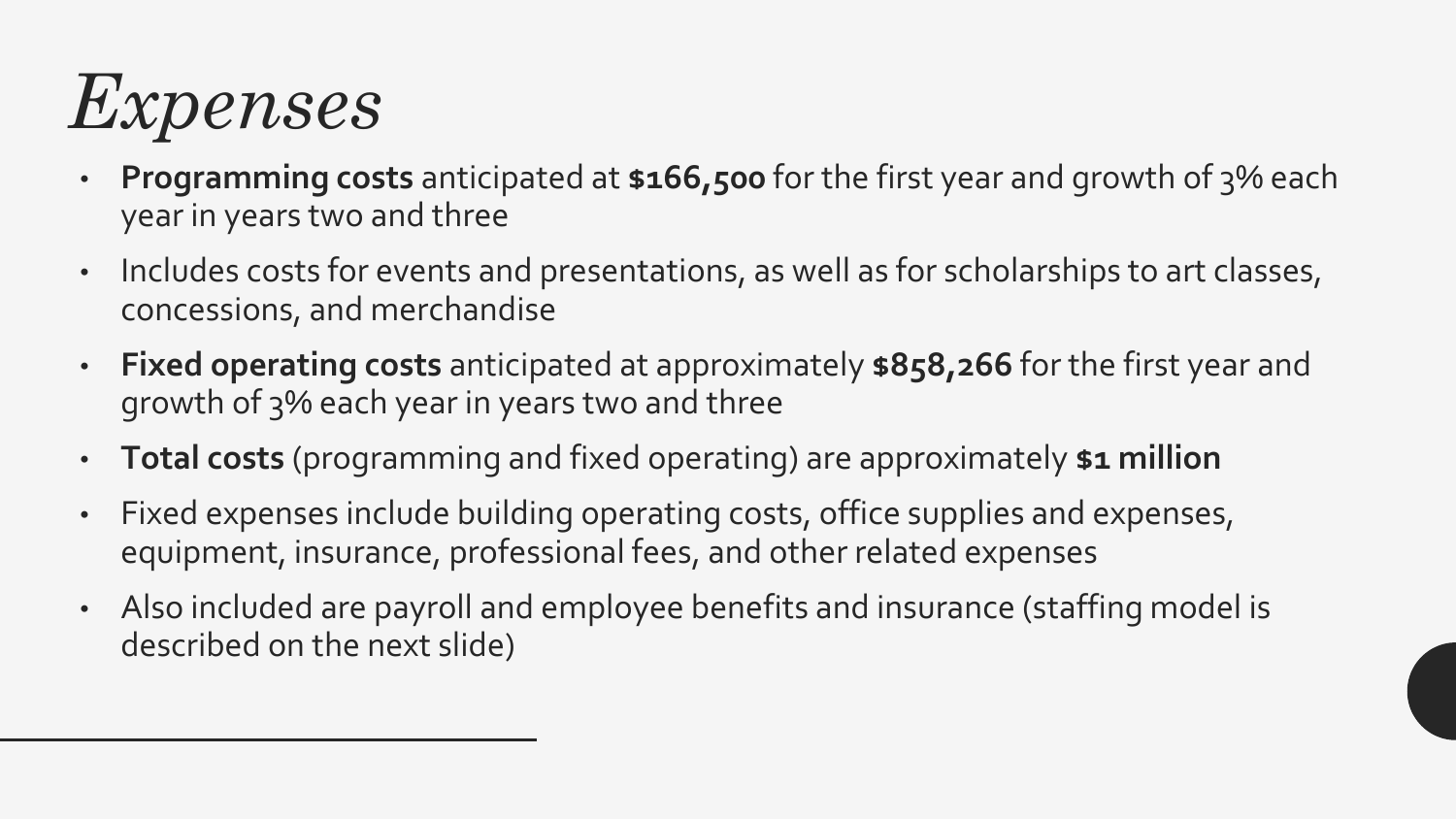*Staffing*

**Executive Director**: The chief executive of the Arts Incubator, responsible for its health and success

**Administrative Assistant**: Focuses on office organization

**Finance & HR Manager:** Responsible for budget development, financial management and recordkeeping, payroll & benefits, policies and procedures, and retention

**Program & Education Manager:** Chief curator of the Arts Incubation program as well as any special events and arts education classes; books the guest artists' series

**Development Manager**: Responsible for all fundraising activities associated with the programming and events (can also be absorbed by the Executive Director as a means to reduce payroll costs)

**Marketing & Communications Manager:** Responsible for reaching into the community to share stories about the residents, the users, and events and artistic opportunities in the new arts facility

**Rentals & Facility Manager**: Responsible for all functional aspects of the performance and classroom spaces; oversees the production and execution of events; maintains the production calendar and coordinates with the community of resident organizations and outside renters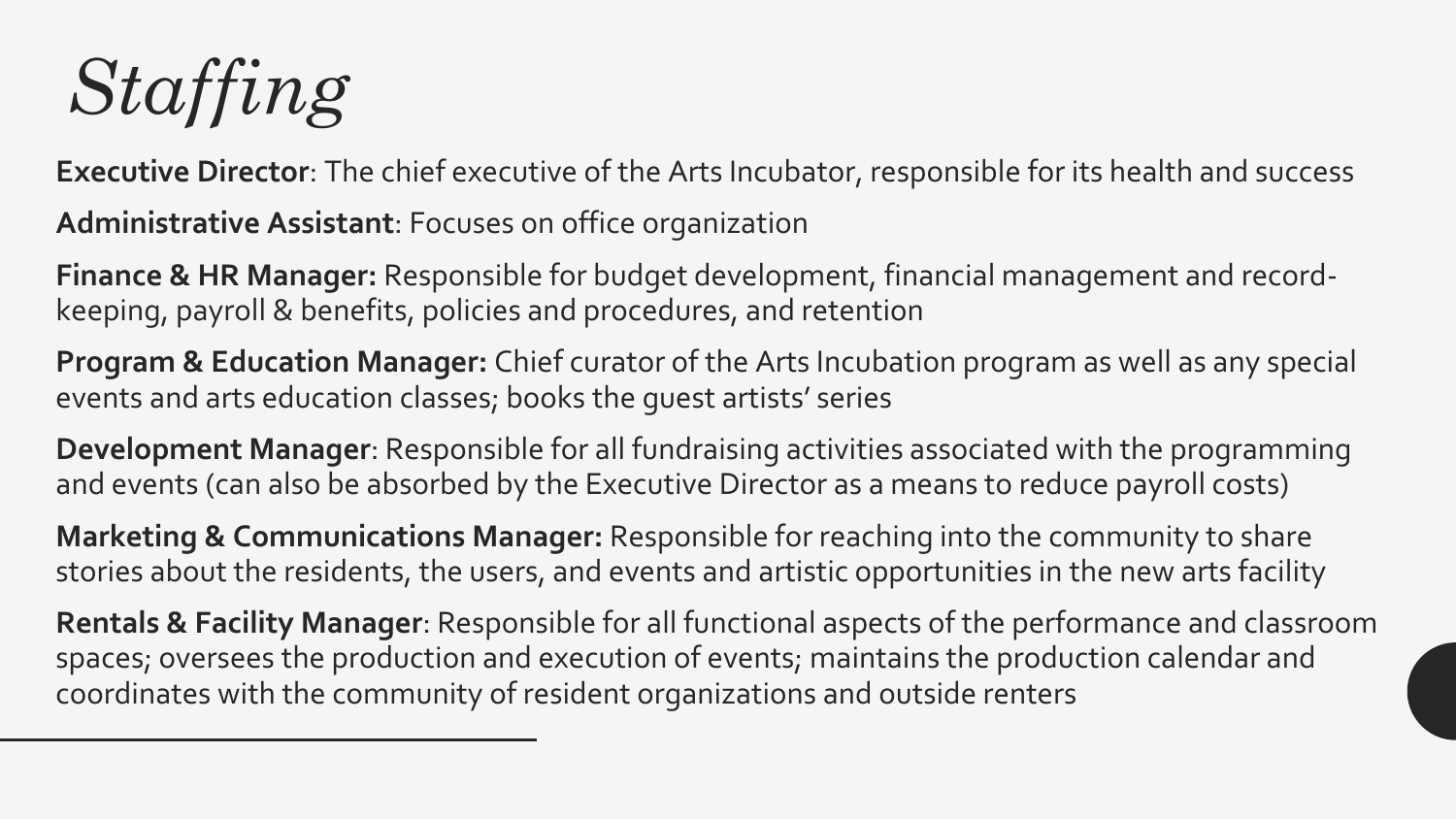# *Revenues*

#### **Earned Revenue includes:**

- Ticket income
- Resident organization office and performance space rentals
- Non-profit rentals
- Commercial rentals
- Concessions sales
- Merchandise sales

#### **Contributed Revenue includes:**

- Individual gifts
- Institutional gifts (foundations)
- Governmental support (federal, state, county)
- Corporate support

• **This program model requires a continuous contributed income subsidy – in years 1, 2 & 3 the requirement is 59%**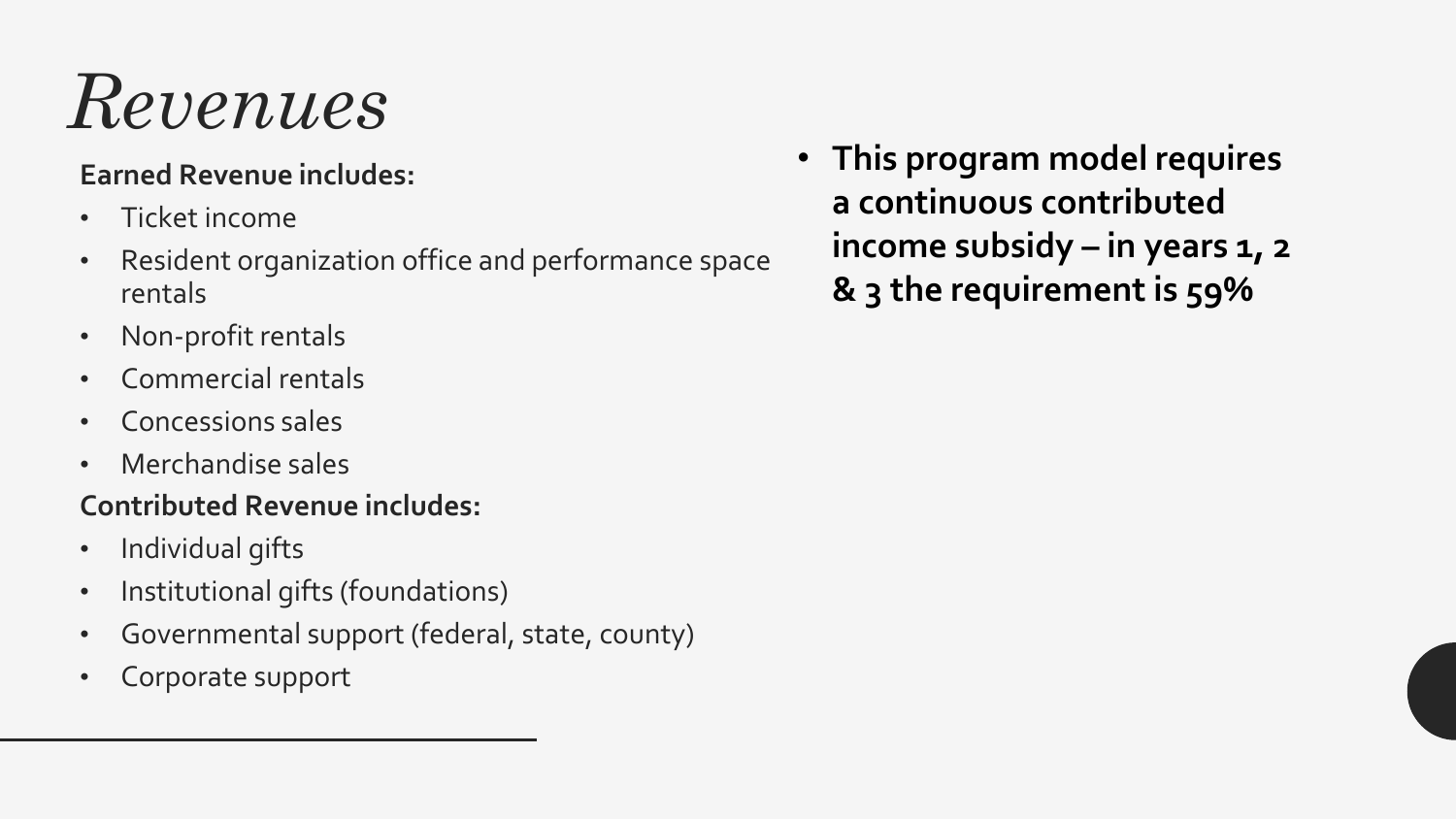# *Rental Rates & Totals*

- Rentals by resident and outside organizations
- Commensurate with rates for other comparable venues in the area, but priced to accommodate a range of users including those with smaller budgets
- All rental rates are calculated at a minimum of **four hours per day**
- Ticket buyer projections are based on **75% of total capacity** for the performance and studio spaces and on the number of performances projected annually at the new arts facility
- Rates are based on Prince George's County Brentwood Arts Exchange rentals

| <b>RATES &amp; TOTALS</b>                           |                                            |                                |                    |             |                         |                                |  |  |  |
|-----------------------------------------------------|--------------------------------------------|--------------------------------|--------------------|-------------|-------------------------|--------------------------------|--|--|--|
|                                                     |                                            |                                |                    |             |                         |                                |  |  |  |
|                                                     |                                            |                                |                    |             |                         |                                |  |  |  |
|                                                     | <b>RENTAL RATES*</b>                       |                                |                    |             |                         |                                |  |  |  |
|                                                     |                                            | <b>Non-Profit Rental Rates</b> |                    |             |                         | <b>Commercial Rental Rates</b> |  |  |  |
|                                                     |                                            | Resident                       | Resident           | NonResident | <b>NonResident</b>      |                                |  |  |  |
|                                                     | Space                                      | Performance                    | Rehearsal          | Performance | Rehearsal               | <b>For Profit Event</b>        |  |  |  |
|                                                     | Performance Space                          | \$300                          | \$200              | \$360       | \$260                   | \$2,000                        |  |  |  |
|                                                     | <b>Studio Space</b>                        | \$200                          | \$200              | \$260       | \$260                   | \$800                          |  |  |  |
|                                                     | Classroom 1                                | <b>NA</b>                      | <b>NA</b>          | \$180       | \$180                   | \$600                          |  |  |  |
|                                                     | Classroom 2                                | <b>NA</b>                      | NА                 | \$180       | \$180                   | \$600                          |  |  |  |
|                                                     | <b>Gallery Space</b>                       | <b>NA</b>                      | <b>NA</b>          | \$260       | <b>NA</b>               | \$800                          |  |  |  |
|                                                     |                                            |                                |                    |             |                         |                                |  |  |  |
| *All uses are approximately 4 hours minimum per day |                                            |                                |                    |             |                         |                                |  |  |  |
|                                                     |                                            |                                |                    |             |                         |                                |  |  |  |
|                                                     | <b>INTERNAL PROGRAMMING TICKET REVENUE</b> |                                |                    |             |                         |                                |  |  |  |
|                                                     | <b>Space</b>                               | # of Events                    | <b>Total Seats</b> | % of Seats  | <b>Sales Projection</b> | <b>Tkt Price</b>               |  |  |  |
|                                                     | Performance Space                          | 16                             | 225                | 169         | \$6,750                 | Avg. \$20                      |  |  |  |
|                                                     | <b>Studio Space</b>                        | 24                             | 100                | 75          | \$2,625                 | Avg. \$15                      |  |  |  |
|                                                     | <b>TOTAL</b>                               | 40                             | 325                | 244         | \$9,375                 |                                |  |  |  |
|                                                     |                                            |                                |                    |             |                         |                                |  |  |  |
|                                                     |                                            |                                |                    |             |                         |                                |  |  |  |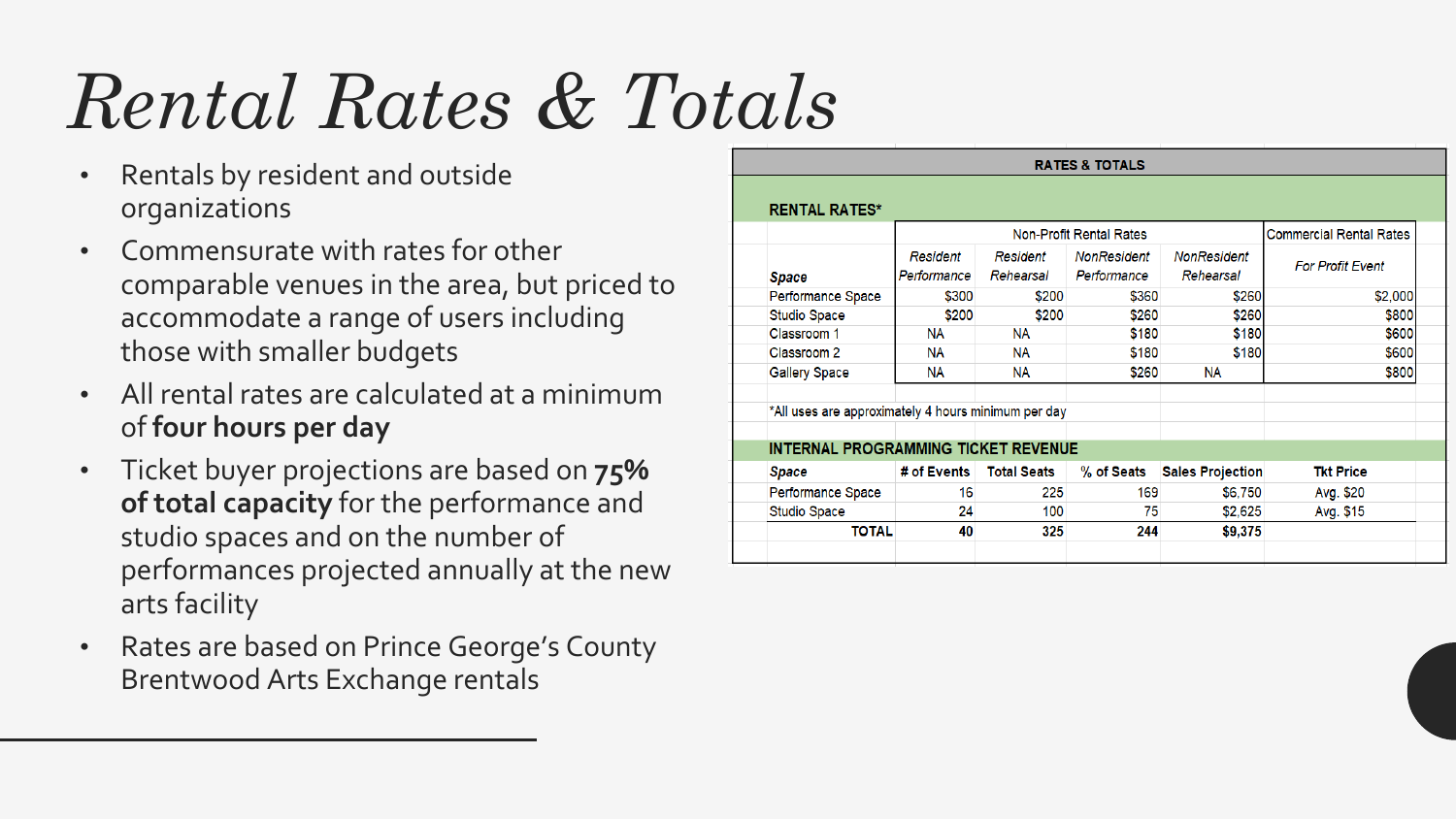

*CONCLUSION & NEXT STEPS*